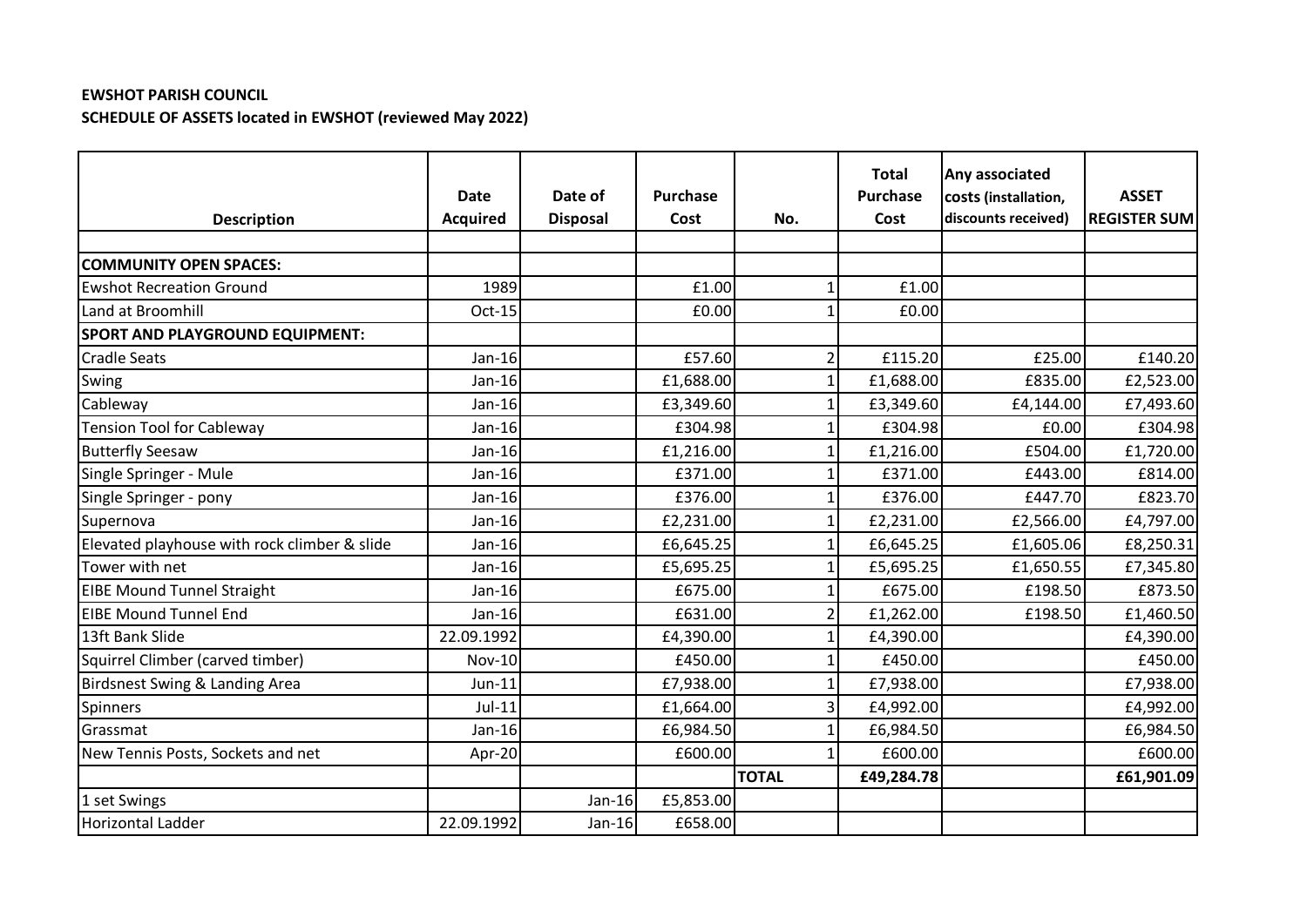| <b>Aerial Slide</b>                                  | 22.09.1992    | Jan-16     | £5,122.00  |                          |            |           |            |
|------------------------------------------------------|---------------|------------|------------|--------------------------|------------|-----------|------------|
| 6ft Bank Slide                                       | 22.09.1992    | $Jan-16$   | £2,926.00  |                          |            |           |            |
| Play Centre                                          | 20.12.2006    | $Jan-16$   | £1,799.00  |                          |            |           |            |
| Replacement Set Tennis net & posts                   | $Sep-11$      | Aug-15     | £344.00    |                          |            |           |            |
|                                                      |               |            |            |                          |            |           |            |
| <b>GATES AND FENCING:</b>                            |               |            |            |                          |            |           |            |
| Chain link netting, intermediate posts, brick edge   |               |            |            |                          |            |           |            |
| and surface tennis court                             | Aug-15        |            | £12,900.00 |                          | £12,900.00 |           | £12,900.00 |
| Gates and fencing miscellanious                      |               |            | £3,247.00  |                          | £3,247.00  |           | £3,247.00  |
| Safety fencing play area                             | 18.03.2013    |            | £735.00    |                          | £735.00    |           | £735.00    |
| Fencing around play area                             | Jan-16        |            | £1,552.50  | 1                        | £1,552.50  |           | £1,552.50  |
| Gate in play area                                    | Jan-16        | 01/06/2017 | £531.14    |                          | £0.00      |           | £0.00      |
| <b>Entrance Gate at Play Area</b>                    | $Jun-17$      |            | £500.00    | 1                        | £500.00    |           | £500.00    |
| Maintenance Gate in Play Area                        | Jan-16        |            | £531.14    | $\overline{\phantom{a}}$ | £1,062.28  |           | £1,062.28  |
| Timber Framed Shelter in Play Area                   | Jan-16        |            | £2,073.50  |                          | £2,073.50  |           | £2,073.50  |
| Car Park Fencing                                     | Jun-16        |            | £842.00    |                          | £842.00    | £1,000.00 | £1,842.00  |
| <b>Height Restriction Barriers</b>                   | Feb-18        |            | £4,800.00  | $\mathbf{1}$             | £4,800.00  |           | £4,800.00  |
|                                                      |               |            |            | <b>TOTAL</b>             | £27,712.28 |           | £28,712.28 |
| <b>SUNDRY ITEMS:</b>                                 |               |            |            |                          |            |           |            |
| Timber Bus Shelter                                   |               |            | £3,310.00  | $\mathbf{1}$             | £3,310.00  |           | £3,310.00  |
| Seats                                                |               |            | £307.21    |                          | £614.42    |           | £614.42    |
| 2 x bench in play area                               | Jan-16        |            | £630.00    | $\mathcal{P}$            | £1,260.00  | £190.00   | £1,450.00  |
| Bench and Table on Rec                               | $Jul-17$      |            | £350.00    |                          | £350.00    | £400.00   | £750.00    |
| Footpath Board                                       | 20.12.1999    |            | £768.00    |                          | £768.00    |           | £768.00    |
| Litter Bin                                           | 21.05.2001    |            | £513.50    |                          | £513.50    |           | £513.50    |
| Dog Bin                                              |               |            | £210.00    |                          | £420.00    |           | £420.00    |
| Noticeboard                                          | 01.06.2005    | Feb-17     | £275.00    |                          |            |           | £0.00      |
| Grit Bin                                             | 06.02.2006    |            | £150.00    | $\overline{2}$           | £300.00    |           | £300.00    |
| <b>Village Sign</b>                                  | 05.06.2006    |            | £457.50    | 3                        | £1,372.50  |           | £1,372.50  |
| Litter Bin                                           | 31.08.2010    |            | £371.00    |                          | £371.00    |           | £371.00    |
| Notice Board (Village Hall)                          | 20.12.2010    |            | £249.78    |                          | £249.78    |           | £249.78    |
| Noticeboard (Village Hall - waiting to be installed) | <b>Dec-19</b> |            | £731.00    |                          | £731.00    |           | £731.00    |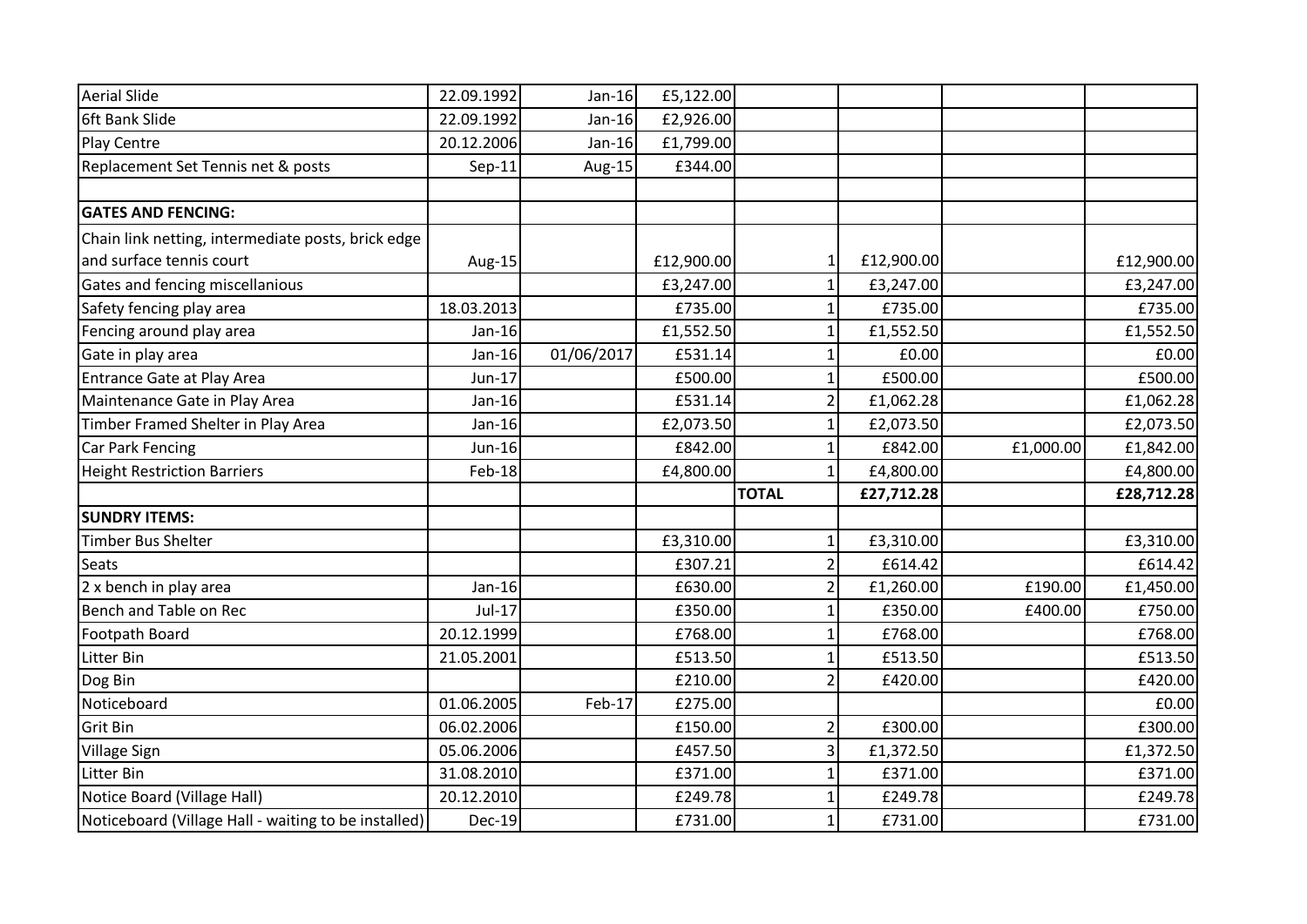| Notice Board (Bus Shelter)                       | 11.04.2011    |                    | £169.00   | $\mathbf{1}$  | £169.00    |         | £169.00    |
|--------------------------------------------------|---------------|--------------------|-----------|---------------|------------|---------|------------|
| BT Telephone Kiosk (purchase & Refurb)           | 16.01.2012    |                    | £466.00   | 1             | £466.00    |         | £466.00    |
| Welcome Sign in play area                        | Jan-16        |                    | £65.83    |               | £131.66    | £32.50  | £164.16    |
| Dog Poop Bag Dispenser                           | Oct-16        |                    | £96.00    |               | £96.00     |         | £96.00     |
| Noticeboard (Windmill)                           | Jun-15        | 01/02/2017         | £377.00   | 1             | £0.00      |         | £0.00      |
| Noticeboard (Windmill)                           | Feb-17        |                    | £800.00   |               | £800.00    |         | £800.00    |
| <b>CCTV Cameras</b>                              | Feb-17        |                    | £472.00   |               | £472.00    | £150.00 | £622.00    |
| Defibrillator                                    | Feb-17        |                    | £1,200.00 | $\mathcal{P}$ | £2,400.00  |         | £2,400.00  |
| Noticeboards x 2 Doras Green, Badgers Way        | <b>Jun-18</b> |                    | £650.00   | 2             | £1,300.00  |         | £1,300.00  |
| Noticeboard (Broomhill)                          | <b>Dec-19</b> |                    | £1,263.00 |               | £1,263.00  |         | £1,263.00  |
| Litter Bin                                       | <b>Nov-20</b> |                    | £281.00   | 3             | £843.00    |         | £843.00    |
|                                                  |               |                    |           | <b>TOTAL</b>  | £18,200.86 |         | £18,973.36 |
| <b>OFFICE EQUIPMENT:</b>                         |               |                    |           |               |            |         |            |
| Epson SX525WD All-in-One Printer                 | 19.03.2011    |                    | £69.16    | 1             | £69.16     |         | £69.16     |
| Desktop Laminator                                | 16.03.2011    |                    | £40.07    | 1             | £40.07     |         | £40.07     |
| HP - Deskjet 3520 Printer                        | 09.12.2013    |                    | £50.00    |               | £50.00     |         | £50.00     |
| Projector Screen Optima DP-3072MWL               | 12.11.08      |                    | £98.57    |               | £98.57     |         | £98.57     |
| Dell Laptop                                      | Mar-18        |                    | £709.00   |               | £709.00    |         | £709.00    |
| Samsung Tablet, Case and Storage                 | <b>Nov-20</b> |                    | £334.00   | $\mathbf{1}$  | £334.00    |         | £334.00    |
|                                                  |               |                    |           | <b>TOTAL</b>  | £1,300.80  |         | £1,300.80  |
| Toshiba Laptop                                   |               | 2010 replaced 2015 | E0.00     |               |            |         |            |
| Toshiba Laptop                                   | 16.09.2015    | replaced March     | £0.00     |               |            |         |            |
| <b>Speed Indication Device (SID):</b>            |               |                    |           |               |            |         |            |
| Portable 300mm 20/30/40MPH Speed Sign,           |               |                    |           |               |            |         |            |
| Battery powered, bluetooth data collection and 6 |               |                    |           |               |            |         |            |
| brackets                                         | May-20        |                    | £3,325.00 | $\mathbf{1}$  | £3,325.00  |         | £3,125.00  |
| STREET LIGHTING: None                            |               |                    |           |               |            |         |            |
| <b>BUILDINGS: None</b>                           |               |                    |           |               |            |         |            |
| <b>GROUND MAINTENANCE EQUIPMENT:</b>             |               |                    |           |               |            |         |            |